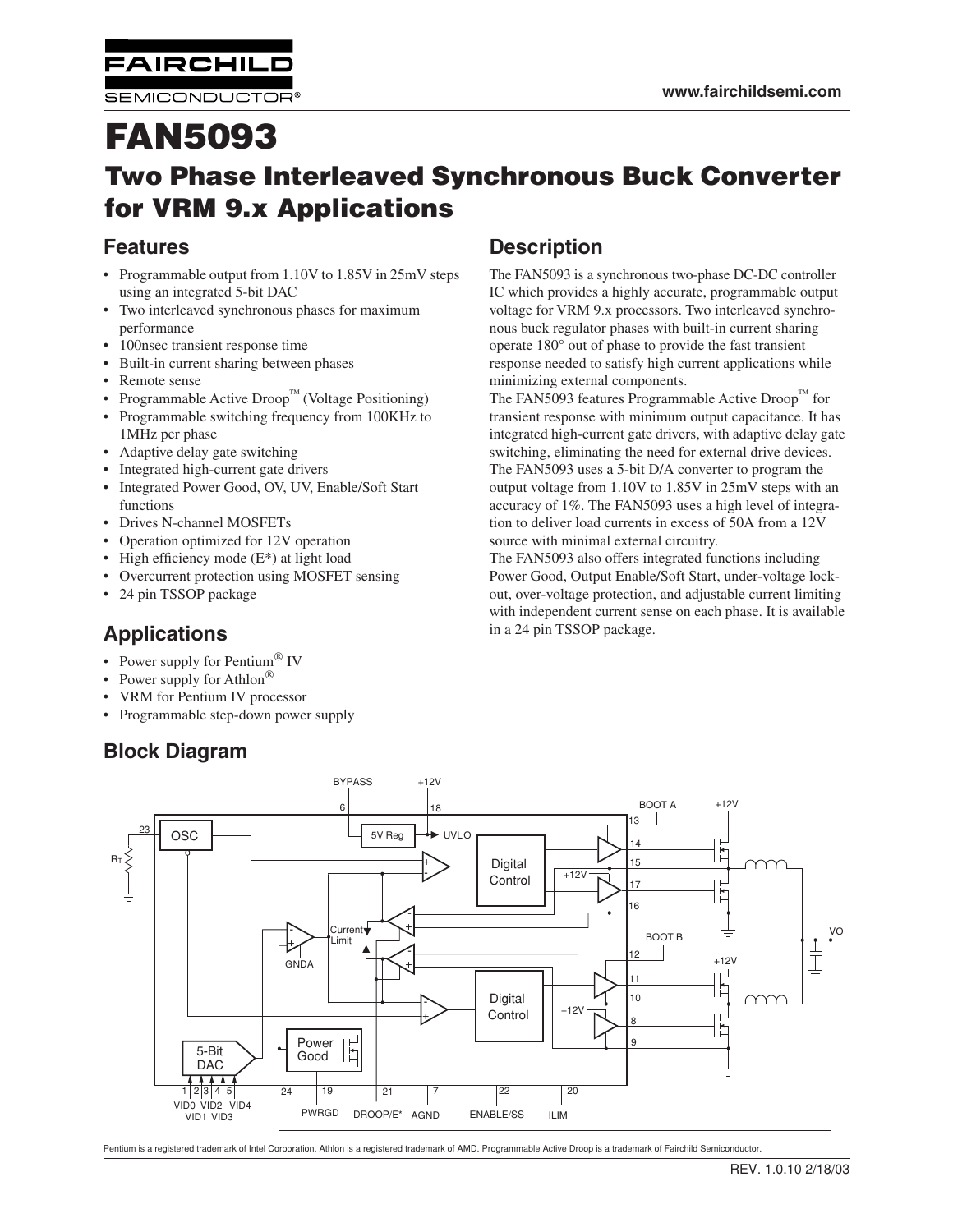# **Pin Assignments**



# **Pin Definitions**

| <b>Pin Number</b> | <b>Pin Name</b> | <b>Pin Function Description</b>                                                                                                                                                                                                                               |  |  |
|-------------------|-----------------|---------------------------------------------------------------------------------------------------------------------------------------------------------------------------------------------------------------------------------------------------------------|--|--|
| $1-5$             | $VIDO-4$        | Voltage Identification Code Inputs. Open collector/TTL compatible inputs will<br>program the output voltage over the ranges specified in Table 1. Internally Pulled-<br>Up.                                                                                   |  |  |
| 6                 | <b>BYPASS</b>   | 5V Rail. Bypass this pin with a 0.1µF ceramic capacitor to AGND.                                                                                                                                                                                              |  |  |
| $\overline{7}$    | <b>AGND</b>     | Analog Ground. Return path for low power analog circuitry. This pin should be<br>connected to a low impedance system ground plane to minimize ground loops.                                                                                                   |  |  |
| 8                 | LDRVB           | Low Side FET Driver for B. Connect this pin to the gate of an N-channel<br>MOSFET for synchronous operation. The trace from this pin to the MOSFET gate<br>should optimally be <0.5".                                                                         |  |  |
| $9\,$             | <b>PGNDB</b>    | Power Ground B. Return pin for high currents flowing in low-side MOSFET.<br>Connect directly to low-side MOSFET source.                                                                                                                                       |  |  |
| 10                | <b>SWB</b>      | High side driver source and low side driver drain switching node B. Gate<br>drive return for high side MOSFET, and negative input for low-side MOSFET<br>current sense.                                                                                       |  |  |
| 11                | <b>HDRVB</b>    | High Side FET Driver B. Connect this pin to the gate of an N-channel MOSFET.<br>The trace from this pin to the MOSFET gate should optimally be $< 0.5$ ".                                                                                                     |  |  |
| 12                | <b>BOOTB</b>    | Bootstrap B. Input supply for high-side MOSFET.                                                                                                                                                                                                               |  |  |
| 13                | <b>BOOTA</b>    | Bootstrap A. Input supply for high-side MOSFET.                                                                                                                                                                                                               |  |  |
| 14                | <b>HDRVA</b>    | High Side FET Driver A. Connect this pin to the gate of an N-channel MOSFET.<br>The trace from this pin to the MOSFET gate should optimally be $< 0.5$ ".                                                                                                     |  |  |
| 15                | <b>SWA</b>      | High side driver source and low side driver drain switching node A. Gate<br>drive return for high side MOSFET, and negative input for low-side MOSFET<br>current sense.                                                                                       |  |  |
| 16                | <b>PGNDA</b>    | Power Ground A. Return pin for high currents flowing in low-side MOSFET.<br>Connect directly to low-side MOSFET source.                                                                                                                                       |  |  |
| 17                | LDRVA           | Low Side FET Driver for A. Connect this pin to the gate of an N-channel<br>MOSFET for synchronous operation. The trace from this pin to the MOSFET gate<br>should optimally be <0.5".                                                                         |  |  |
| 18                | <b>VCC</b>      | VCC. Internal IC supply. Connect to system 12V supply, and decouple with a $10\Omega$<br>resistor and 1µF ceramic capacitor.                                                                                                                                  |  |  |
| 19                | <b>PWRGD</b>    | Power Good Flag. An open collector output that will be logic LOW if the output<br>voltage is less than 350mV less than the nominal output voltage setpoint. Power<br>Good is prevented from going low until the output voltage is out of spec for<br>500µsec. |  |  |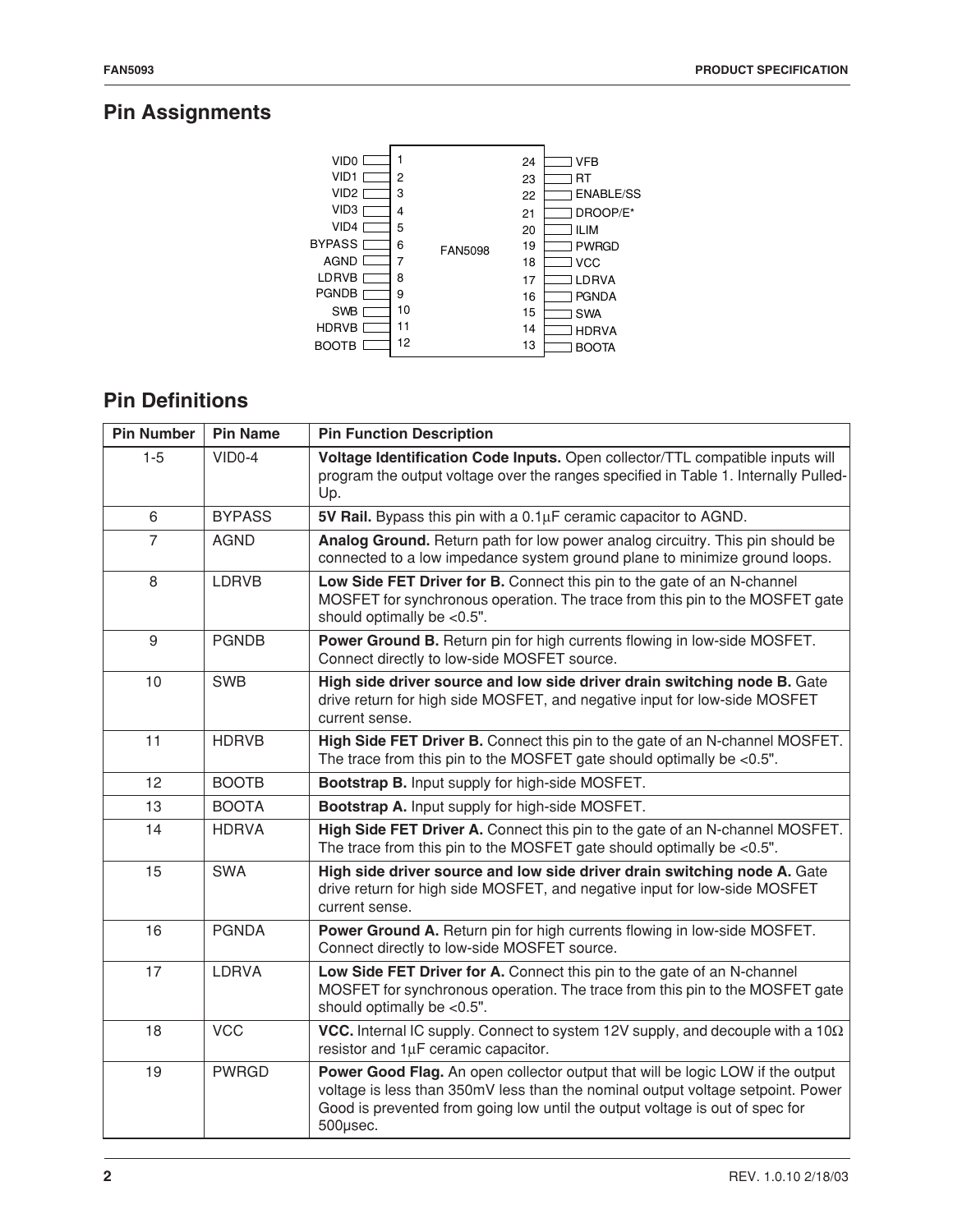| <b>Pin Number</b> | <b>Pin Name</b>  | <b>Pin Function Description</b>                                                                                                                                                                                                                                            |
|-------------------|------------------|----------------------------------------------------------------------------------------------------------------------------------------------------------------------------------------------------------------------------------------------------------------------------|
| 20                | ILIM             | <b>Current Limit.</b> A resistor from this pin to ground sets the over current trip level.                                                                                                                                                                                 |
| 21                | DROOP/E*         | Droop Control/Energy Star Mode Control. A resistor from this pin to ground<br>sets the amount of droop by controlling the gain of the current sense amplifier.<br>When this pin is pulled high to BYPASS, the phase A drivers are turned off for<br>Energy-star operation. |
| 22                | <b>ENABLE/SS</b> | Output Enable/Softstart. A logic LOW on this pin will disable the output. An<br>10µA internal current source allows for open collector control. This pin also<br>doubles as soft start.                                                                                    |
| 23                | <b>RT</b>        | Frequency Set. A resistor from this pin to ground sets the switching frequency.                                                                                                                                                                                            |
| 24                | <b>VFB</b>       | Voltage Feedback. Connect to the desired regulation point at the output of the<br>converter.                                                                                                                                                                               |

**Absolute Maximum Ratings** (Absolute Maximum Ratings are the values beyond which the device may be damaged or have it's useful life impaired. Functional operation under these conditions is not implied.)

| <b>Parameter</b>                              | Min.   | Max. | <b>Unit</b>  |
|-----------------------------------------------|--------|------|--------------|
| Supply Voltage VCC                            |        | 15   |              |
| Supply Voltages BOOT to PGND                  |        | 24   | V            |
| <b>BOOT</b> to SW                             |        | 24   | V            |
| Voltage Identification Code Inputs, VID0-VID4 |        | 6    | V            |
| VFB, ENABLE/SS, PWRGD, DROOP/E*               |        | 6    | V            |
| SWA, SWB to AGND $(<1 \mu s)$                 | $-3$   | 15   | V            |
| PGNDA, PGNDB to AGND                          | $-0.5$ | 0.5  |              |
| Gate Drive Current, peak pulse                |        | 3    | A            |
| Junction Temperature, TJ                      | -55    | 150  | $^{\circ}$ C |
| Storage Temperature                           | -65    | 150  | $^{\circ}C$  |

# **Thermal Ratings**

| <b>Parameter</b>                            | Min. | Typ. | Max. | Unit               |
|---------------------------------------------|------|------|------|--------------------|
| Lead Soldering Temperature, 10 seconds      |      |      | 300  | °C                 |
| Power Dissipation, P <sub>D</sub>           |      |      | 650  | mW                 |
| Thermal Resistance Junction-to-Case, OJC    |      | 16   |      | $\rm ^{\circ}$ C/W |
| Thremal Resistance Junction-to-Ambient, OJA |      | 84   |      | $\rm ^{\circ}$ C/W |

# **Recommended Operating Conditions (See Figure 2)**

| <b>Parameter</b>                     | <b>Conditions</b> | Min. | Max. | <b>Units</b> |
|--------------------------------------|-------------------|------|------|--------------|
| Output Driver Supply, BOOTA, B       |                   | 16   | 22   |              |
| <b>Ambient Operating Temperature</b> |                   |      | 70   |              |
| Supply Voltage V <sub>CC</sub>       |                   | 10.8 | 13.2 |              |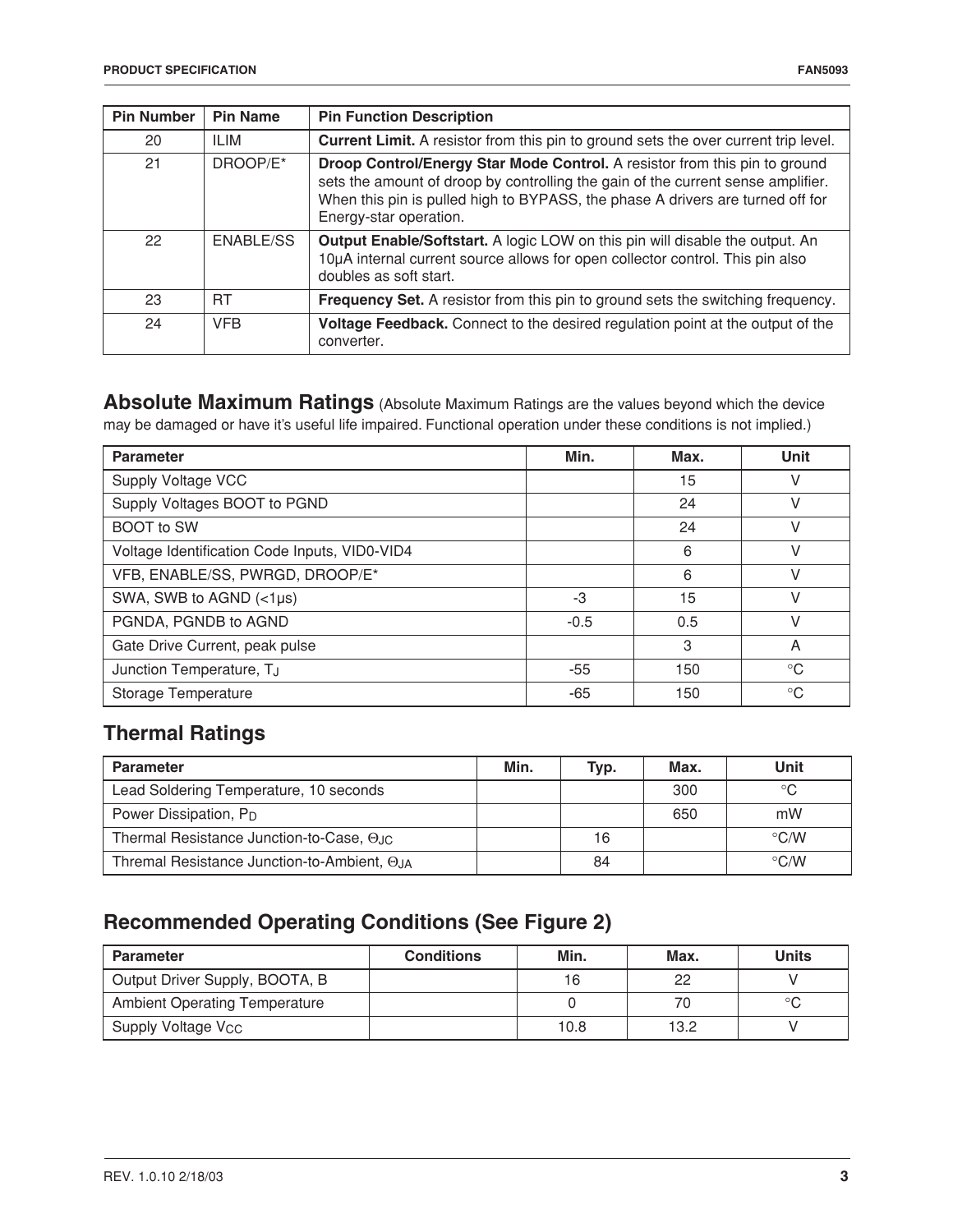## **Electrical Specifications**

(V $_{\rm CC}$  = 12V, VID = [01111] = 1.475V, and T $_{\rm A}$  = +25°C using circuit in Figure 2, unless otherwise noted.) The • denotes specifications which apply over the full operating temperature range.

| <b>Parameter</b>                      | <b>Conditions</b>                                                                 |           | Min.  | Typ.  | Max.  | <b>Units</b>      |
|---------------------------------------|-----------------------------------------------------------------------------------|-----------|-------|-------|-------|-------------------|
| <b>Input Supply</b>                   |                                                                                   |           |       |       |       |                   |
| <b>UVLO Hysteresis</b>                |                                                                                   |           |       | 0.5   |       | V                 |
| 12V UVLO                              | <b>Rising Edge</b>                                                                | $\bullet$ | 8.5   | 9.5   | 10.3  | $\vee$            |
| 12V Supply Current                    | <b>PWM Output Open</b>                                                            |           |       | 20    |       | mA                |
| <b>Internal Voltage Regulator</b>     |                                                                                   |           |       |       |       |                   |
| <b>BYPASS Voltage</b>                 |                                                                                   |           | 4.75  | 5     | 5.25  | V                 |
| <b>BYPASS Capacitor</b>               |                                                                                   |           | 100   |       |       | nF                |
| <b>VREF and DAC</b>                   |                                                                                   |           |       |       |       |                   |
| <b>Output Voltage</b>                 | See Table 1                                                                       | $\bullet$ | 1.100 |       | 1.850 | $\vee$            |
| Initial Voltage Setpoint <sup>1</sup> | $I_{LOAD} = 0A$ , $VID = [01111]$                                                 |           | 1.460 | 1.475 | 1.490 | V                 |
| <b>Output Temperature Drift</b>       | $T_A = 0$ to 70 $\degree$ C                                                       |           |       | 5     |       | mV                |
| Line Regulation                       | $V_{CC} = 11.4V$ to 12.6V                                                         | $\bullet$ |       | 130   |       | μV                |
| Droop <sup>2</sup>                    | $I_{LOAD} = 69A$ , R <sub>DROOP</sub> = 13.3k $\Omega$                            |           |       | 56    |       | mV                |
| Programmable Droop Range              |                                                                                   |           | 0     |       | 1.25  | $m\Omega$         |
| <b>Response Time</b>                  | $\Delta V_{\text{out}} = 10 \text{mV}$                                            |           |       | 100   |       | nsec              |
| <b>Current Mismatch</b>               | $R_{DS,on}$ $(A)$ = $R_{DS,on}$ $(B)$ ,<br>$I_{LOAD} = 69A$ , Droop = 1m $\Omega$ |           |       |       | 5     | $\%$              |
| <b>VID Inputs</b>                     |                                                                                   |           |       |       |       |                   |
| Input LOW current, VID pins           | $VVID = 0.4V$                                                                     |           | -60   |       |       | μA                |
| <b>VID VIH</b>                        |                                                                                   |           | 2.0   |       |       | V                 |
| <b>VID VIL</b>                        |                                                                                   |           |       |       | 0.8   | V                 |
| <b>Oscillator</b>                     |                                                                                   |           |       |       |       |                   |
| <b>Oscillator Frequency</b>           | $RT = 54.9k\Omega$                                                                | $\bullet$ | 440   | 500   | 560   | kHz               |
| <b>Oscillator Range</b>               | $RT = 137.5k\Omega$ to 13.75 k $\Omega$                                           |           | 200   |       | 2000  | kHz               |
| Maximum Duty Cycle                    | $RT = 137.5k\Omega$                                                               |           |       | 90    |       | $\%$              |
| Minimum LDRV on-time                  | $RT = 13.75k\Omega$                                                               |           |       | 330   |       | nsec              |
| <b>Gate Drive</b>                     |                                                                                   |           |       |       |       |                   |
| Gate Drive On-Resistance              | Sink & Source                                                                     |           |       | 1.0   |       | $\Omega$          |
| Output Driver Rise & Fall Time        | See Figure 1, $C_L = 3000pF$                                                      |           |       | 20    |       | nsec              |
| <b>Enable/Soft Start</b>              |                                                                                   |           |       |       |       |                   |
| Soft Start Current                    |                                                                                   |           |       | 10    |       | μA                |
| Enable Threshold                      | ON                                                                                |           | 1.0   |       |       | $\vee$            |
|                                       | <b>OFF</b>                                                                        |           |       |       | 0.4   |                   |
| <b>Power Good</b>                     |                                                                                   |           |       |       |       |                   |
| <b>PWRGD Threshold</b>                | Logic LOW, V <sub>VID</sub> - V <sub>PWRGD</sub>                                  | $\bullet$ | 85    | 88    | 92    | $\sqrt[6]{}$ VOUT |
| <b>PWRGD Output Voltage</b>           | $I_{\text{sink}} = 4 \text{mA}$                                                   |           |       |       | 0.4   | V                 |
| <b>PWRGD Delay</b>                    | $High \rightarrow Low$                                                            |           |       | 500   |       | usec              |
| <b>OVP and OTP</b>                    |                                                                                   |           |       |       |       |                   |
| <b>Output Overvoltage Detect</b>      |                                                                                   | $\bullet$ | 2.1   | 2.2   | 2.3   | V                 |
| Over Temperature Shutdown             |                                                                                   |           | 130   | 140   | 150   | $^{\circ}{\rm C}$ |
| Over Temperature Hysteresis           |                                                                                   |           |       | 40    |       | $\overline{C}$    |

#### **Notes:**

1. As measured at the converter's VFB sense point. For motherboard applications, the PCB layout should exhibit no more than 0.5mΩ trace resistance between the converter's output capacitors and the CPU. Remote sensing should be used for optimal performance.

2. Using the VFB pin for remote sensing of the converter's output at the load, the converter will be in compliance with VRM 9.x specification.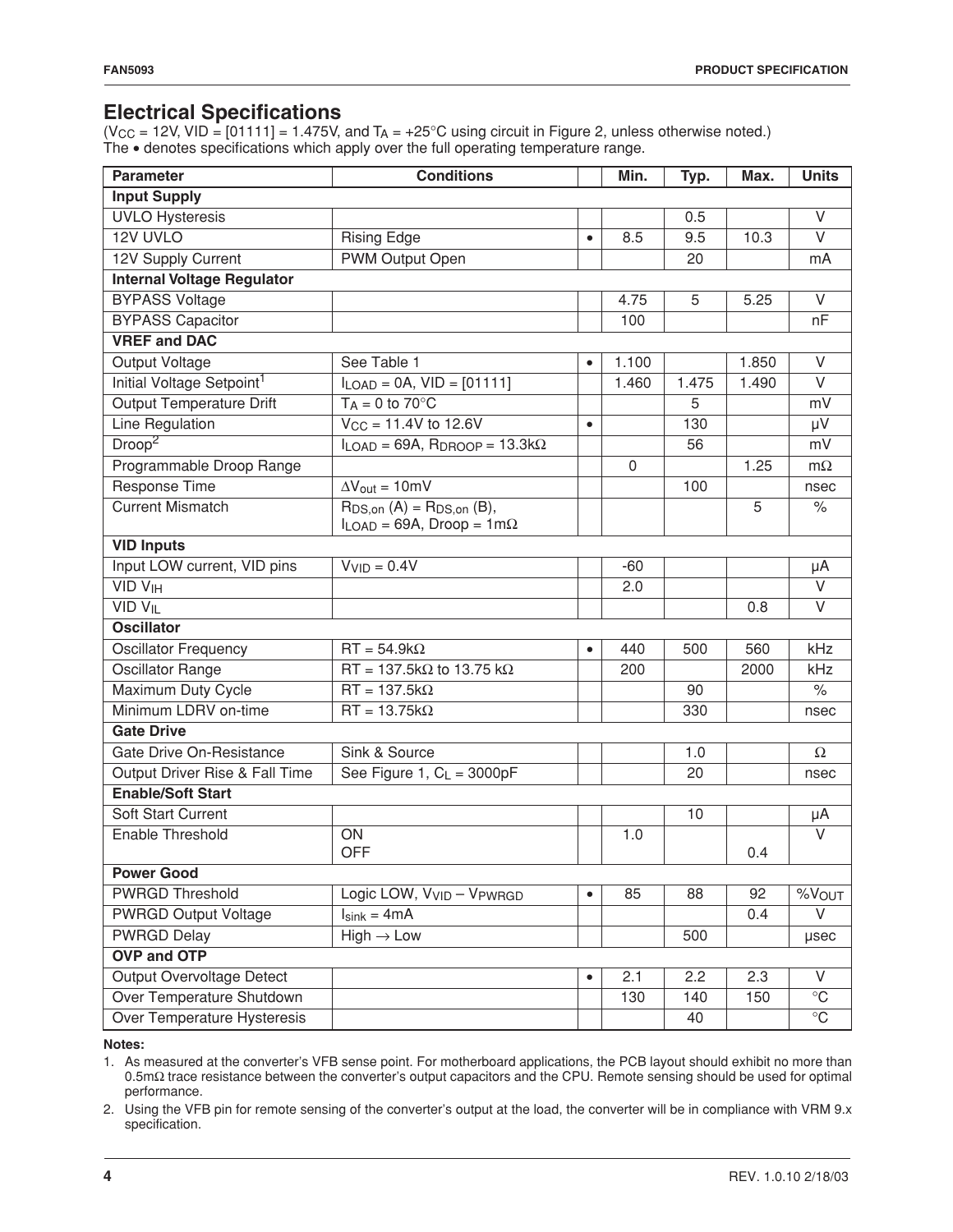# **Gate Drive Test Circuit**



**Figure 1. Output Drive Timing Diagram**

|  |  | Table 1. Output Voltage Programming Codes |  |
|--|--|-------------------------------------------|--|
|  |  |                                           |  |

| VID4                | VID <sub>3</sub>    | VID <sub>2</sub>    | VID1                | <b>VIDO</b>         | <b>VOUT to CPU</b> |
|---------------------|---------------------|---------------------|---------------------|---------------------|--------------------|
| $\mathbf{1}$        | $\mathbf{1}$        | 1                   | $\mathbf{1}$        | 1                   | <b>OFF</b>         |
| $\mathbf{1}$        | $\mathbf{1}$        | 1                   | $\mathbf{1}$        | $\mathsf{O}\xspace$ | 1.100V             |
| $\mathbf{1}$        | $\mathbf{1}$        | 1                   | $\mathsf{O}\xspace$ | $\mathbf{1}$        | 1.125V             |
| $\mathbf{1}$        | $\mathbf{1}$        | $\mathbf{1}$        | $\mathsf 0$         | $\mathsf{O}\xspace$ | 1.150V             |
| $\mathbf{1}$        | $\mathbf{1}$        | $\mathbf 0$         | $\mathbf{1}$        | $\mathbf{1}$        | 1.175V             |
| $\mathbf{1}$        | $\mathbf{1}$        | $\mathsf{O}\xspace$ | $\mathbf{1}$        | $\mathsf{O}\xspace$ | 1.200V             |
| $\mathbf{1}$        | $\mathbf{1}$        | $\mathsf{O}\xspace$ | $\mathsf{O}\xspace$ | $\mathbf{1}$        | 1.225V             |
| $\mathbf{1}$        | $\mathbf{1}$        | $\mathsf{O}\xspace$ | $\mathsf{O}\xspace$ | $\mathsf{O}\xspace$ | 1.250V             |
| $\mathbf{1}$        | $\mathbf 0$         | 1                   | $\mathbf{1}$        | $\mathbf{1}$        | 1.275V             |
| $\mathbf{1}$        | $\mathsf 0$         | 1                   | $\mathbf{1}$        | $\mathsf{O}\xspace$ | 1.300V             |
| $\mathbf{1}$        | $\mathsf 0$         | 1                   | $\mathsf 0$         | $\mathbf{1}$        | 1.325V             |
| $\mathbf{1}$        | $\mathsf 0$         | 1                   | $\mathsf 0$         | $\mathsf{O}\xspace$ | 1.350V             |
| $\mathbf{1}$        | $\mathbf 0$         | $\mathbf 0$         | $\mathbf{1}$        | $\mathbf{1}$        | 1.375V             |
| $\mathbf{1}$        | $\mathsf{O}\xspace$ | $\mathsf{O}\xspace$ | $\mathbf{1}$        | $\mathsf{O}\xspace$ | 1.400V             |
| $\mathbf{1}$        | $\mathsf 0$         | $\mathsf 0$         | $\mathsf{O}\xspace$ | $\mathbf{1}$        | 1.425V             |
| $\mathbf{1}$        | $\mathsf 0$         | $\mathsf 0$         | $\mathsf 0$         | $\mathsf{O}\xspace$ | 1.450V             |
| $\mathbf 0$         | $\mathbf{1}$        | 1                   | $\mathbf{1}$        | $\mathbf{1}$        | 1.475V             |
| $\mathsf{O}\xspace$ | $\mathbf{1}$        | $\mathbf{1}$        | $\mathbf{1}$        | $\mathsf{O}\xspace$ | 1.500V             |
| $\mathsf{O}\xspace$ | $\mathbf{1}$        | 1                   | $\mathsf{O}\xspace$ | $\mathbf{1}$        | 1.525V             |
| $\mathsf{O}\xspace$ | $\mathbf{1}$        | $\mathbf{1}$        | $\mathsf 0$         | $\mathsf{O}\xspace$ | 1.550V             |
| $\mathsf{O}$        | $\mathbf{1}$        | $\mathbf 0$         | $\mathbf{1}$        | $\mathbf{1}$        | 1.575V             |
| $\overline{0}$      | $\mathbf{1}$        | $\mathsf{O}\xspace$ | $\mathbf{1}$        | $\mathsf{O}\xspace$ | 1.600V             |
| $\mathsf{O}\xspace$ | $\mathbf{1}$        | $\mathsf{O}\xspace$ | $\mathsf 0$         | $\mathbf{1}$        | 1.625V             |
| $\mathsf{O}\xspace$ | $\mathbf{1}$        | $\mathsf 0$         | $\mathsf 0$         | $\mathsf{O}\xspace$ | 1.650V             |
| $\overline{0}$      | $\mathbf 0$         | $\mathbf{1}$        | $\mathbf{1}$        | $\mathbf{1}$        | 1.675V             |
| $\mathsf{O}\xspace$ | $\mathsf{O}\xspace$ | 1                   | $\mathbf{1}$        | $\mathsf{O}\xspace$ | 1.700V             |
| $\mathsf{O}\xspace$ | $\mathsf 0$         | 1                   | $\mathsf 0$         | $\mathbf{1}$        | 1.725V             |
| $\mathsf{O}\xspace$ | $\mathbf 0$         | 1                   | $\mathsf{O}\xspace$ | $\mathsf{O}\xspace$ | 1.750V             |
| $\mathsf{O}\xspace$ | $\mathsf{O}\xspace$ | $\mathsf{O}\xspace$ | $\mathbf{1}$        | $\mathbf{1}$        | 1.775V             |
| $\mathsf{O}\xspace$ | $\mathsf{O}\xspace$ | $\mathbf 0$         | $\mathbf{1}$        | $\mathsf{O}\xspace$ | 1.800V             |
| $\mathsf{O}\xspace$ | $\mathsf 0$         | $\mathsf 0$         | $\mathsf 0$         | $\mathbf{1}$        | 1.825V             |
| $\mathsf{O}$        | $\mathsf{O}\xspace$ | $\mathsf{O}\xspace$ | $\mathbf 0$         | $\mathsf{O}\xspace$ | 1.850V             |

#### **Note:**

1. 0 = VID pin is tied to GND.

 $1 =$  VID pin is pulled up to 5V.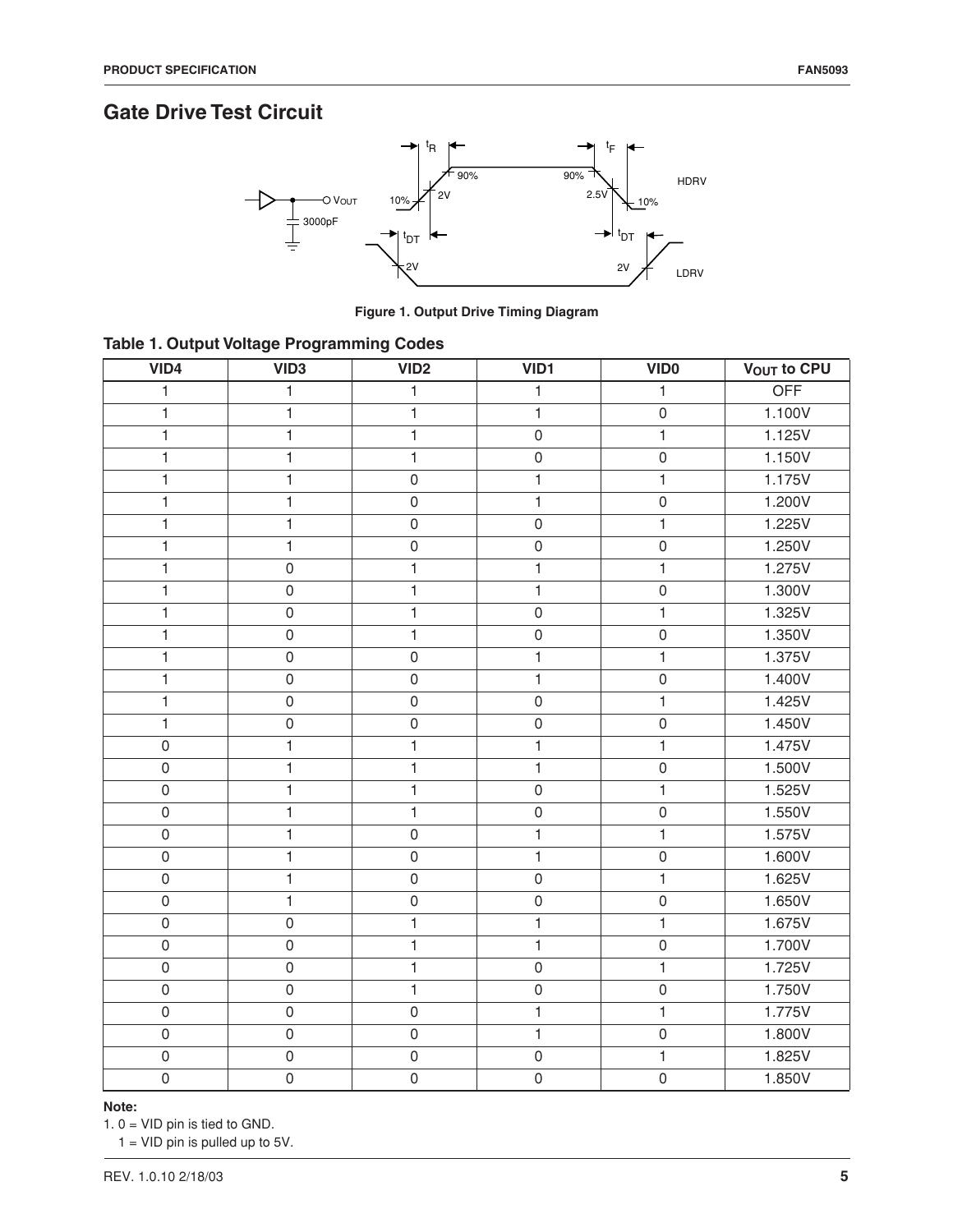# **Typical Operating Characteristics**

( $V_{CC}$  = 12V,  $V_{OUT}$  = 1.475V, and  $T_A$  = +25°C using circuit in Figure 2, unless otherwise noted.)



M 200ns A Ch1 / 5.90 V

 $\sqrt{35.40\%}$ 





 $\frac{1}{2}$  =  $\frac{1}{2}$  =  $\frac{1}{2}$  =  $\frac{1}{2}$  =  $\frac{1}{2}$  =  $\frac{1}{2}$  =  $\frac{1}{2}$  =  $\frac{1}{2}$  =  $\frac{1}{2}$  =  $\frac{1}{2}$  =  $\frac{1}{2}$  =  $\frac{1}{2}$  =  $\frac{1}{2}$  =  $\frac{1}{2}$  =  $\frac{1}{2}$  =  $\frac{1}{2}$  =  $\frac{1}{2}$  =  $\frac{1}{2}$  =  $\frac{1$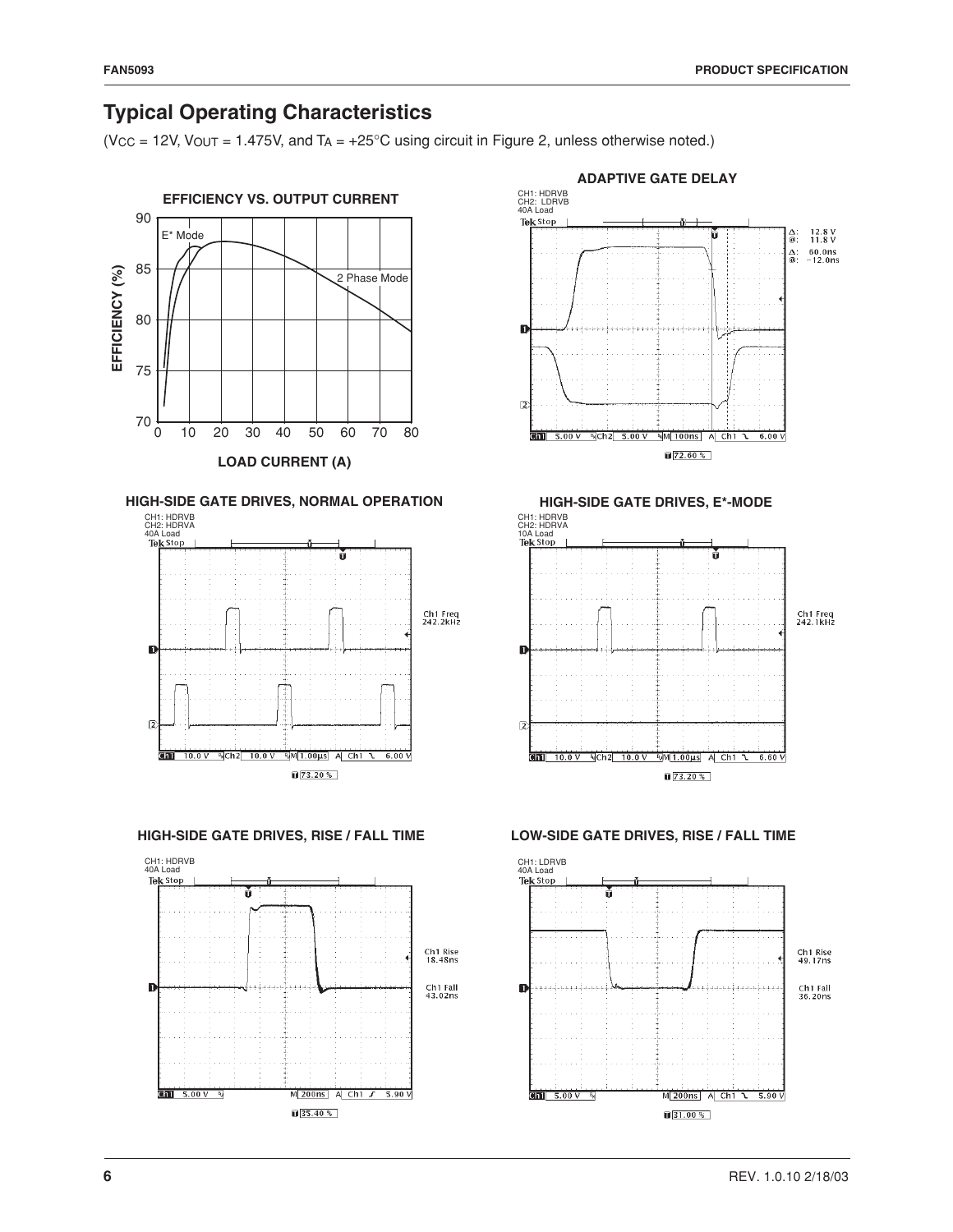## **Typical Operating Characteristics (Continued)**

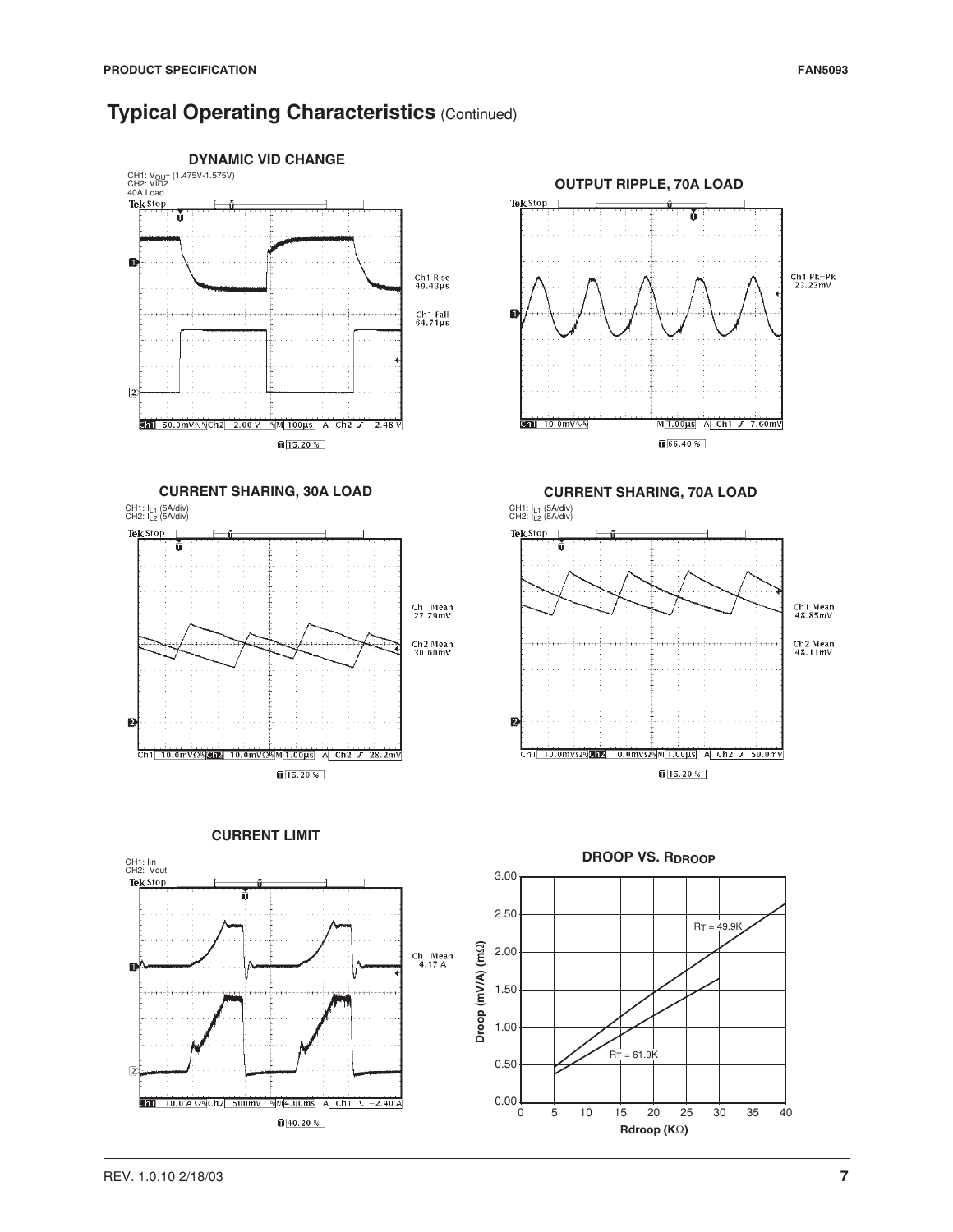

## **Typical Operating Characteristics (Continued)**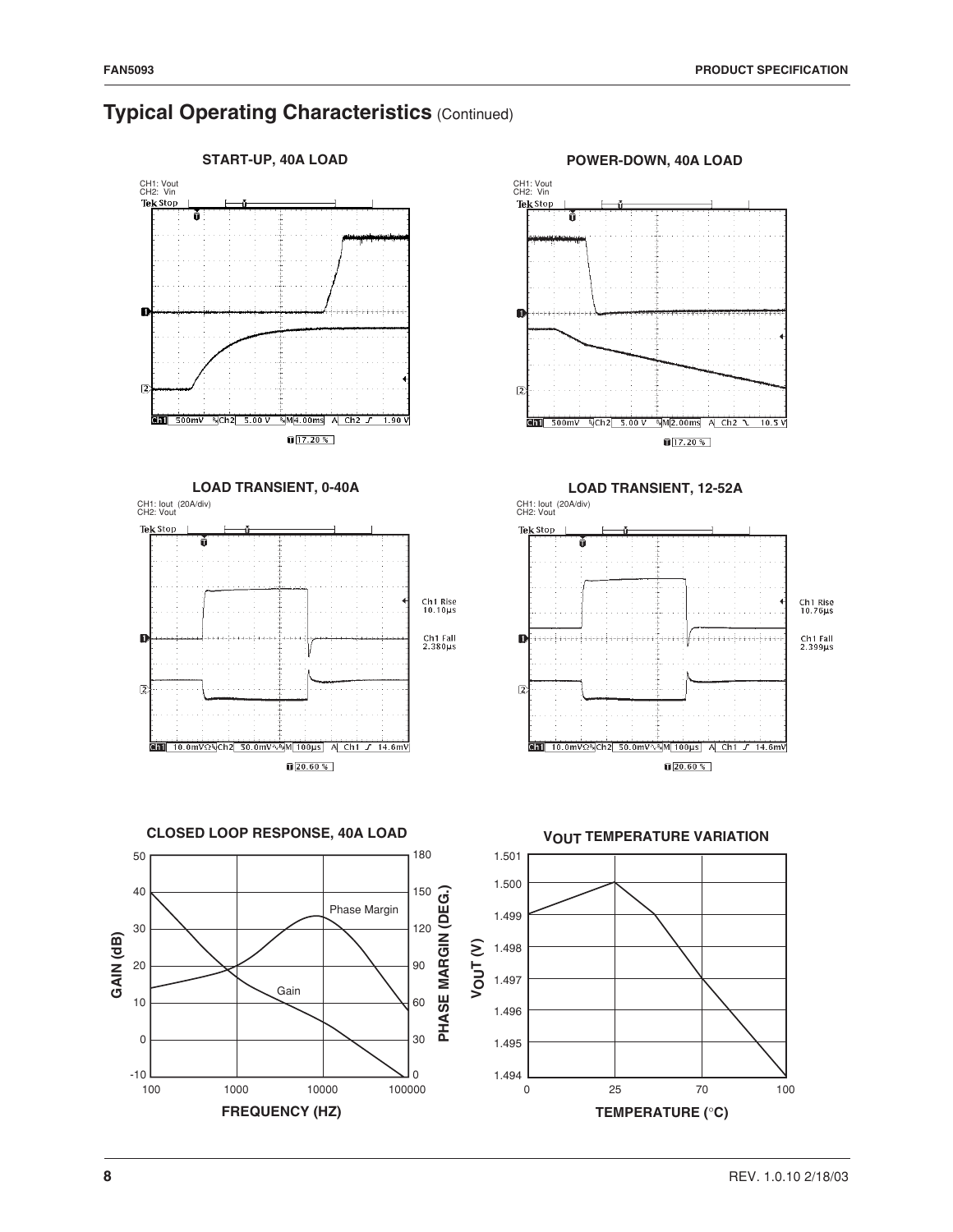# **Application Circuit**



**Figure 2. Application Circuit for 70A VRM 9.x Desktop Application**

| <b>Reference</b>      | <b>QTY</b> | <b>Description</b>                                           | <b>Manufacturer / Number</b>   |
|-----------------------|------------|--------------------------------------------------------------|--------------------------------|
| U1                    | 1.         | IC, PWM, FAN5093                                             | Fairchild FAN5093              |
| $Q1-8$                | 8          | NFET, 30V, 50A, $9m\Omega$                                   | Fairchild FDD6696              |
| D <sub>1</sub> , 2, 3 | 3          | DIOS, 40V, 500mA                                             | Fairchild MBR0540              |
| L1, 2                 | 2          | IND, 850nH, 30A, $0.9m\Omega$                                | Inter-Technical SCTA5022A-R85M |
| L <sub>3</sub>        | opt        | IND, 750nH, 20A, $3.5m\Omega$                                | Inter-Technical SC4015-R75M    |
| R1-4, 9               | 5          | 4.7 $\Omega$ , 5%                                            |                                |
| R5-8                  | 4          | $2.2\Omega$ , 5%                                             |                                |
| R <sub>10</sub>       | 1          | $10\Omega$ , 5%                                              |                                |
| R <sub>11</sub>       | 1          | 10K, 5%                                                      |                                |
| R <sub>12</sub>       | 1          | 75.0K, 1%                                                    |                                |
| R <sub>13</sub>       | 1          | 13.3K, 1%                                                    |                                |
| R <sub>14</sub>       | 1          | 56.2K, 1%                                                    |                                |
| $C1-6$                | 6          | 1.0µf, 25V, 10%, X7R                                         |                                |
| $C7-10$               | 4          | $0.1 \mu f$ , 16V, 10%, X7R                                  |                                |
| Cin                   | 4          | 1500 $\mu$ f, 16V, 20%, 12m $\Omega$ , Aluminum Electrolytic | Rubycon 16MBZ1500M             |
| Cout                  | 8          | 2200µf, 6.3V, 20%, 12m $\Omega$ , Aluminum Electrolytic      | Rubycon 6.3MBZ2200M            |

## **Table 2. FAN5093 Application Bill of Materials for Figure 2**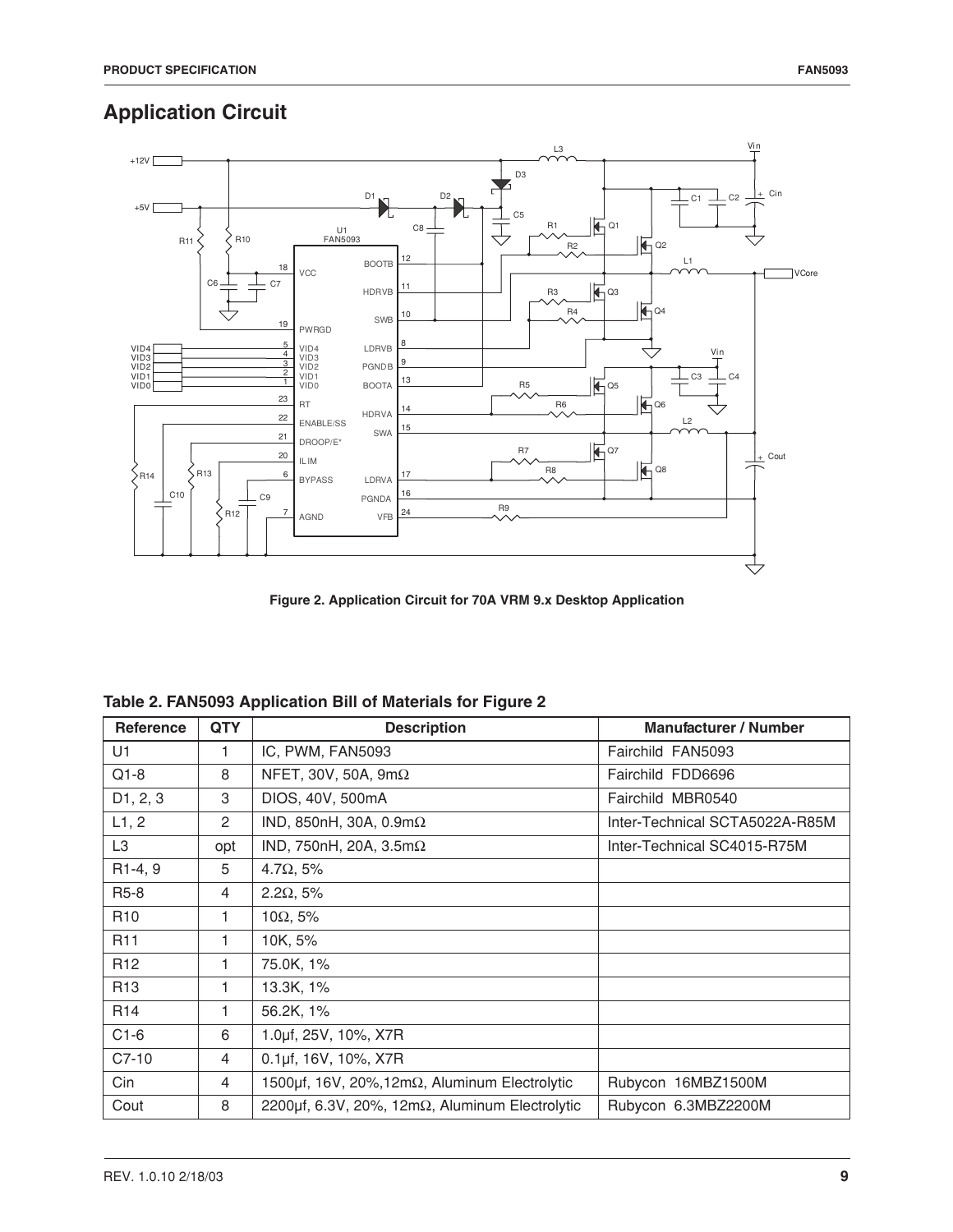# **Application Information**

# **Operation**

## **The FAN5093 Controller**

The FAN5093 is a programmable synchronous two-phase DC-DC controller IC. When designed with the appropriate external components, the FAN5093 can be configured to deliver more than 50A of output current, for VRM 9.x applications. The FAN5093 functions as a fixed frequency PWM step down regulator, with a high efficiency mode  $(E^*)$ at light load.

## **Main Control Loop**

Refer to the FAN5093 Block Diagram on page 1. The FAN5093 consists of two interleaved synchronous buck converters, implemented with summing-mode control. Each phase has its own current feedback, and there is a common voltage feedback.

The two buck converters controlled by the FAN5093 are interleaved, that is, they run 180° out of phase. This minimizes the RMS input ripple current, minimizing the number of input capacitors required. It also doubles the effective switching frequency, improving transient response.

The FAN5093 implements "summing mode control", which is different from both classical voltage-mode and currentmode control. It provides superior performance to either by allowing a large converter bandwidth over a wide range of output loads and external components. No external compensation is required.

The control loop of the regulator contains two main sections: the analog control block and the digital control block. The analog section consists of signal conditioning amplifiers feeding into a comparator which provides the input to the digital control block. The signal conditioning section accepts inputs from a current sensor and a voltage sensor, with the voltage sensor being common to both phases, and the current sensor separate for each. The voltage sensor amplifies the difference between the VFB signal and the reference voltage from the DAC and presents the output to each of the two comparators. The current control path for each phase takes the difference between its PGND and SW pins when the lowside MOSFET is on, reproducing the voltage across the MOSFET and thus the input current; it presents the resulting signal to the same input of its summing amplifier, adding its signal to the voltage amplifier's with a certain gain. These two signals are thus summed together. This sum is then presented to a comparator looking at the oscillator ramp, which provides the main PWM control signal to the digital control block. The oscillator ramps are 180° out of phase with each other, so that the two phases are on alternately.

The digital control block takes the analog comparator input to provide the appropriate pulses to the HDRV and LDRV

## **Response Time**

The FAN5093 utilizes leading-edge, not trailing-edge control. Conventional trailing-edge control turns on the high-side MOSFET at a clock signal, and then turns it off when the error amplifier output voltage is equal to the ramp voltage. As a result, the response time of a trailing-edge converter can be as long as the off-time of the high-side driver, nearly an entire switching period. The FAN5093's leading-edge control turns the high-side MOSFET on when the error amplifier output voltage is equal to the ramp voltage, and turns it off at the clock signal. As a result, when a transient occurs, the FAN5093 responds immediately by turning on the high-side MOSFET. Response time is set by the internal propagation delays, typically 100nsec. In worst case, the response time is set by the minimum on-time of the low-side MOSFET, 330nsec.

## **Oscillator**

The FAN5093 oscillator section runs at a frequency determined by a resistor from the RT pin to ground according to the formula

$$
R_T(\Omega) = \frac{27.5E9}{f(Hz)}
$$

The oscillator generates two internal sawtooth ramps, each at one-half the oscillator frequency, and running 180° out of phase with each other. These ramps cause the turn-on time of the two phases to be phased apart. The oscillator frequency of the FAN5093 can be programmed from 200KHz to 2MHz with each phase running at 100KHz to 1MHz, respectively. Selection of a frequency will depend on various system performance criteria, with higher frequency resulting in smaller components but typically lower efficiency.

## **Remote Voltage Sense**

The FAN5093 has true remote voltage sense capability, eliminating errors due to trace resistance. To utilize remote sense, the VFB and AGND pins should be connected as a Kelvin trace pair to the point of regulation, such as the processor pins. The converter will maintain the voltage in regulation at that point. Care is required in layout of these grounds; see the layout guidelines in this datasheet.

## **High Current Output Drivers**

The FAN5093 contains four high current output drivers that utilize MOSFETs in a push-pull configuration. The drivers for the high-side MOSFETs use the BOOT pin for input power and the SW pin for return. The drivers for the low-side MOSFETs use the VCC pin for input power and the PGND pin for return. Typically, the BOOT pin will use a charge pump as shown in Figure 2. Note that the BOOT and VCC pins are separated from the chip's internal power and ground, BYPASS and AGND, for switching noise immunity.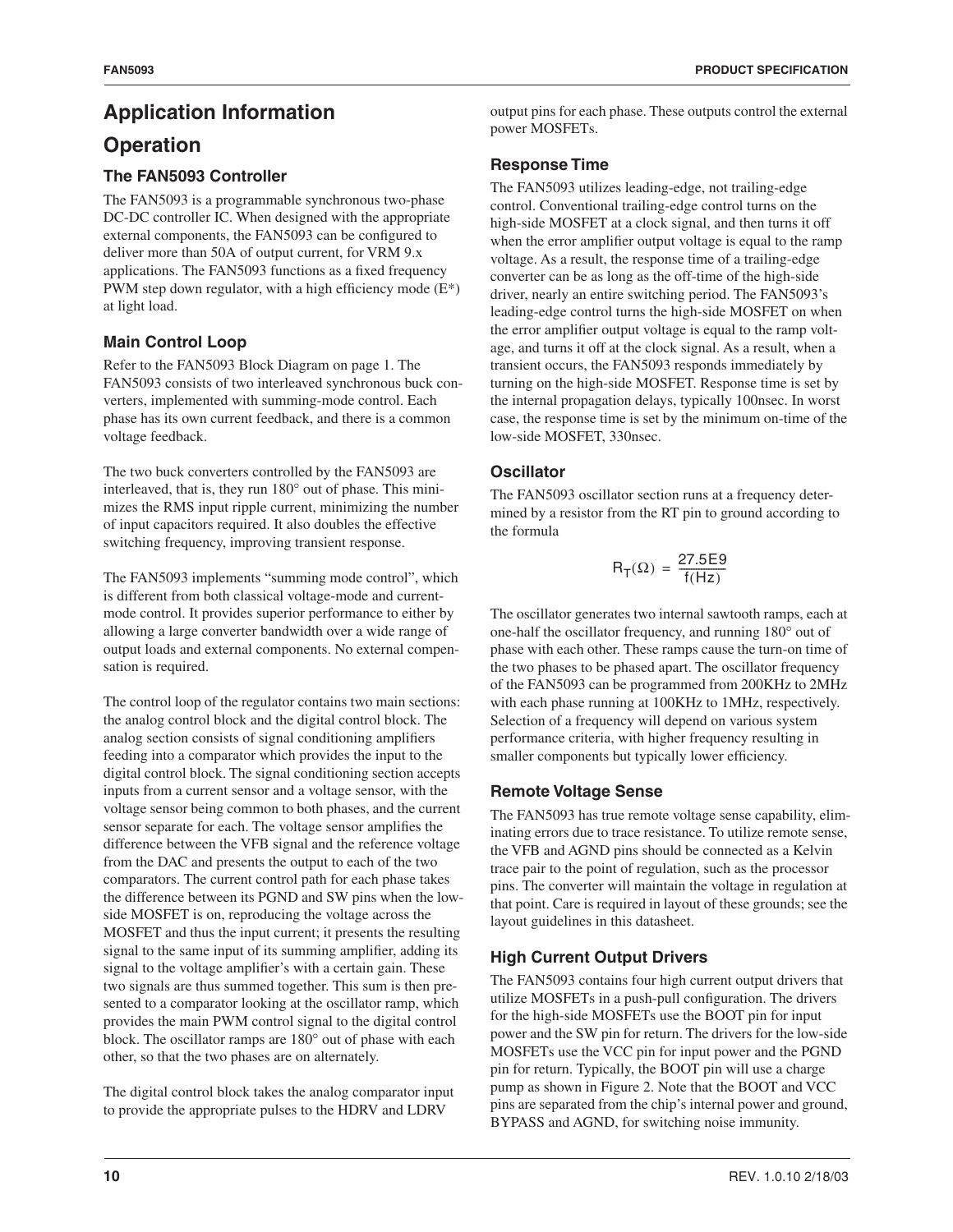The FAN5093 embodies an advanced design that ensures minimum MOSFET transition times while eliminating shoot-through current. It senses the state of the MOSFETs and adjusts the gate drive adaptively to ensure that they are never on simultaneously. When the high-side MOSFET turns off, the voltage on its source begins to fall. When the voltage there reaches approximately 2.5V, the low-side MOSFETs gate drive is applied. When the low-side MOSFET turns off, the voltage at the LDRV pin is sensed. When it drops below approximately 2V, the high-side MOSFET's gate drive is applied.

## **Maximum Duty Cycle**

In order to ensure that the current-sensing and chargepumping work, the FAN5093 guarantees that the low-side MOSFET will be on a certain portion of each period. For low frequencies, this occurs as a maximum duty cycle of approximately 90%. Thus at 250KHz, with a period of 4µsec, the low-side will be on at least 4µsec • 10% = 400nsec. At higher frequencies, this time might fall so low as to be ineffective. The FAN5093 guarantees a minimum low-side on-time of approximately 330nsec, regardless of duty cycle.

## **Current Sensing**

The FAN5093 has two independent current sensors, one for each phase. Current sensing is accomplished by measuring the source-to-drain voltage of the low-side MOSFET during its on-time. Each phase has its own power ground pin, to permit the phases to be placed in different locations without affecting measurement accuracy. For best results, it is important to connect the PGND and SW pins for each phase as a Kelvin trace pair directly to the source and drain, respectively, of the appropriate low-side MOSFET. Care is required in the layout of these grounds; see the layout guidelines in this datasheet.

## **Current Sharing**

The two independent current sensors of the FAN5093 operate with their independent current control loops to guarantee that the two phases each deliver half of the total output current. The only mismatch between the two phases occurs if there is a mismatch between the RDS,on of the low-side MOSFETs.

## **Light Load Efficiency**

At light load, the FAN5093 uses a number of techniques to improve efficiency. Because a synchronous buck converter is two quadrant, able to both source and sink current, during light load the inductor current will flow away from the output and towards the input during a portion of the switching cycle. This reverse current flow is detected by the FAN5093 as a positive voltage appearing on the low-side MOSFET during its on-time. When reverse current flow is detected, the low-side MOSFET is turned off for the rest of the cycle, and the current instead flows through the body diode of the high-side MOSFET, returning the power to the source. This technique substantially enhances light load efficiency.

The FAN5093 short circuit current characteristic includes a function that protects the DC-DC converter from damage in the event of a short circuit. The short circuit limit is set with the R<sub>S</sub> resistor, as given by the formula

$$
R_S(\Omega) = I_{SC} \bullet R_{DS, on} \bullet R_T \bullet 3.33
$$

with I<sub>SC</sub> the desired output current limit, RT the oscillator resistor and RDS,on one phase's low-side MOSFET's on resistance. Remember to make the R<sub>S</sub> large enough to include the effects of initial tolerance and temperature variation on the MOSFETs' RDS,on.

*Important Note!* The oscillator frequency must be selected before selecting the current limit resistor, because the value of RT is used in the calculation of RS.

When an overcurrent is detected, the high-side MOSFETs are turned off, and the low-side MOSFETs are turned on, and they remain in this state until the measured current through the low-side MOSFET has returned to zero amps. After reaching zero, the FAN5093 re-soft-starts, ensuring that it can also safely turn on into a short.

A limitation on the current sense circuit is that  $I_{SC} \cdot R_{DS,on}$ must be less that 375mV. To ensure correct operation, use  $I_{SC}$  •  $R_{DS,on} \leq 300$ mV; between 300mV and 375mV, there will be some non-linearity in the short-circuit current not accounted for in the equation.

As an example, consider the typical characteristic of the DC-DC converter circuit with two FDP6670AL low-side MOSFETs ( $R_{DS} = 6.5$ m $\Omega$  maximum at 25°C • 1.2 at 75°C  $= 7.8$ mΩ each, or 3.9mΩ total) in each phase, RT = 42.1KΩ (600KHz oscillator) and a 50K $\Omega$  Rs.

The converter exhibits a normal load regulation characteristic until the voltage across the MOSFETs exceeds the internal short circuit threshold of  $50KΩ/(3.9mΩ \cdot 41.2KΩ \cdot 6.66)$ = 47A. [Note that this current limit level can be as high as  $50K\Omega/(3.5m\Omega \cdot 41.2K\Omega \cdot 6.66) = 52A$ , if the MOSFETs have typical R<sub>DS,on</sub> rather than maximum, and are at 25°C.] At this point, the internal comparator trips and signals the controller to leave on the low-side MOSFETs and keep off the high-side MOSFETs. The inductor current decreases, and power is not applied again until the inductor current reaches 0A and the converter attempts to re-softstart.

## **E\*-mode**

In addition, further enhancement in efficiency can be obtained by putting the FAN5093 into E\*-mode. When the Droop pin is pulled to the 5V BYPASS voltage, the "A" phase of the FAN5093 is completly turned off, reducing in half the amount of gate charge power being consumed. E\*-mode can be implemented with the circuit shown in Figure 3.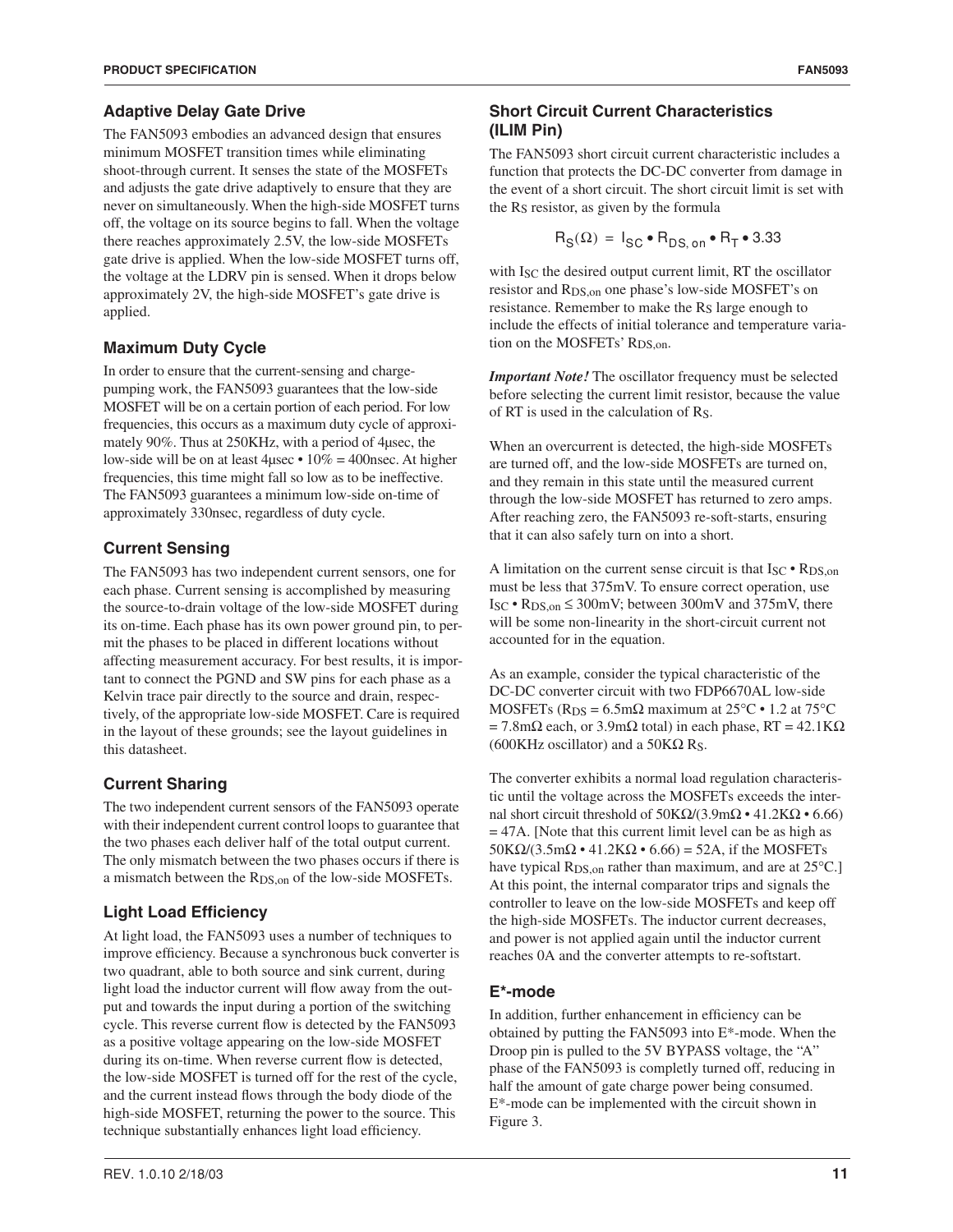

**Figure 3. Implementing E\*-mode Control**

**Note:** The charge pump for the HIDRVs should be based on the "B" phase of the FAN5093, since the "A" phase is off in E\*-mode.

#### **Internal Voltage Reference**

The reference included in the FAN5093 is a precision bandgap voltage reference. Its internal resistors are precisely trimmed to provide a near zero temperature coefficient (TC). Based on the reference is the output from an integrated 5-bit DAC. The DAC monitors the 5 voltage identification pins, VID0-4, and scales the reference voltage from 1.100V to 1.850V in 25mV steps.

#### **BYPASS Reference**

The internal logic of the FAN5093 runs on 5V. To permit the IC to run with 12V only, it produces 5V internally with a linear regulator, whose output is present on the BYPASS pin. This pin should be bypassed with a 100nF capacitor for noise suppression. The BYPASS pin should not have any external load attached to it.

#### **Dynamic Voltage Adjustment**

The FAN5093 can have its output voltage dynamically adjusted to accommodate low power modes. The designer must ensure that the transitions on the VID lines all occur simultaneously (within less than 500nsec) to avoid false codes generating undesired output voltages. The Power Good flag tracks the VID codes, but has a 500µsec delay transitioning from high to low; this is long enough to ensure that there will not be any glitches during dynamic voltage adjustment.

#### **Power Good (PWRGD)**

The FAN5093 Power Good function is designed in accordance with the Pentium IV DC-DC converter specifications and provides a continuous voltage monitor on the VFB pin. The circuit compares the VFB signal to the VREF voltage and outputs an active-low interrupt signal to the CPU should the power supply voltage deviate more than -12% of its nominal setpoint. The Power Good flag provides no control functions to the FAN5093.

#### **Output Enable/Soft Start (ENABLE/SS)**

The FAN5093 will accept an open collector/TTL signal for controlling the output voltage. The low state disables the output voltage. When disabled, the PWRGD output is in the low state.

Even if an enable is not required in the circuit, this pin should have attached a capacitor (typically 100nF) to softstart the switching. A softstart capacitor may be approximately chosen by the formula:

$$
t_{D} = \frac{C_{SS}}{10\mu A} \cdot \frac{(1.7 + 0.9074 \cdot V_{OUT})}{2.5}
$$

where:  $t_D$  is the delay time before the output starts to ramp

$$
t_{\rm R} = \frac{C_{\rm SS}}{10\mu A} \cdot \frac{V_{\rm OUT} \cdot 0.9}{V_{\rm IN}}
$$

 $t<sub>R</sub>$  is the ramp time of the output  $C_{SS}$  = softstart cap VOUT = nominal output voltage

However, C must be  $\geq 100$ nF.

#### **Programmable Active Droop™**

The FAN5093 features Programmable Active Droop™: as the output current increases, the output voltage drops proportionately an amount that can be programmed with an external resistor. This feature is offered in order to allow maximum headroom for transient response of the converter. The current is sensed losslessly by measuring the voltage across the low-side MOSFET during its on time. Consult the section on current sensing for details. The droop is adjusted by the droop resistor changing the gain of the current loop. Note that this method makes the droop dependent on the temperature and initial tolerance of the MOSFET, and the droop must be calculated taking account of these tolerances. Given a maximum output current, the amount of droop can be programmed with a resistor to ground on the droop pin, according to the formula

$$
R_{\text{Drop}}(\Omega) = \frac{V_{\text{Drop}} \cdot R_T}{I_{\text{max}} \cdot R_{\text{DS},\text{on}}}
$$

with  $V_{\text{Drop}}$  the desired droop voltage, RT the oscillator resistor, Imax the output current at which the droop is desired, and RDS, on the on-state resistance of one phase's low-side MOSFET.

*Important Note!* The oscillator frequency must be selected before selecting the droop resistor, because the value of  $R_T$  is used in the calculation of R<sub>Droop</sub>.

#### **Over-Voltage Protection**

The FAN5093 constantly monitors the output voltage for protection against over-voltage conditions. If the voltage at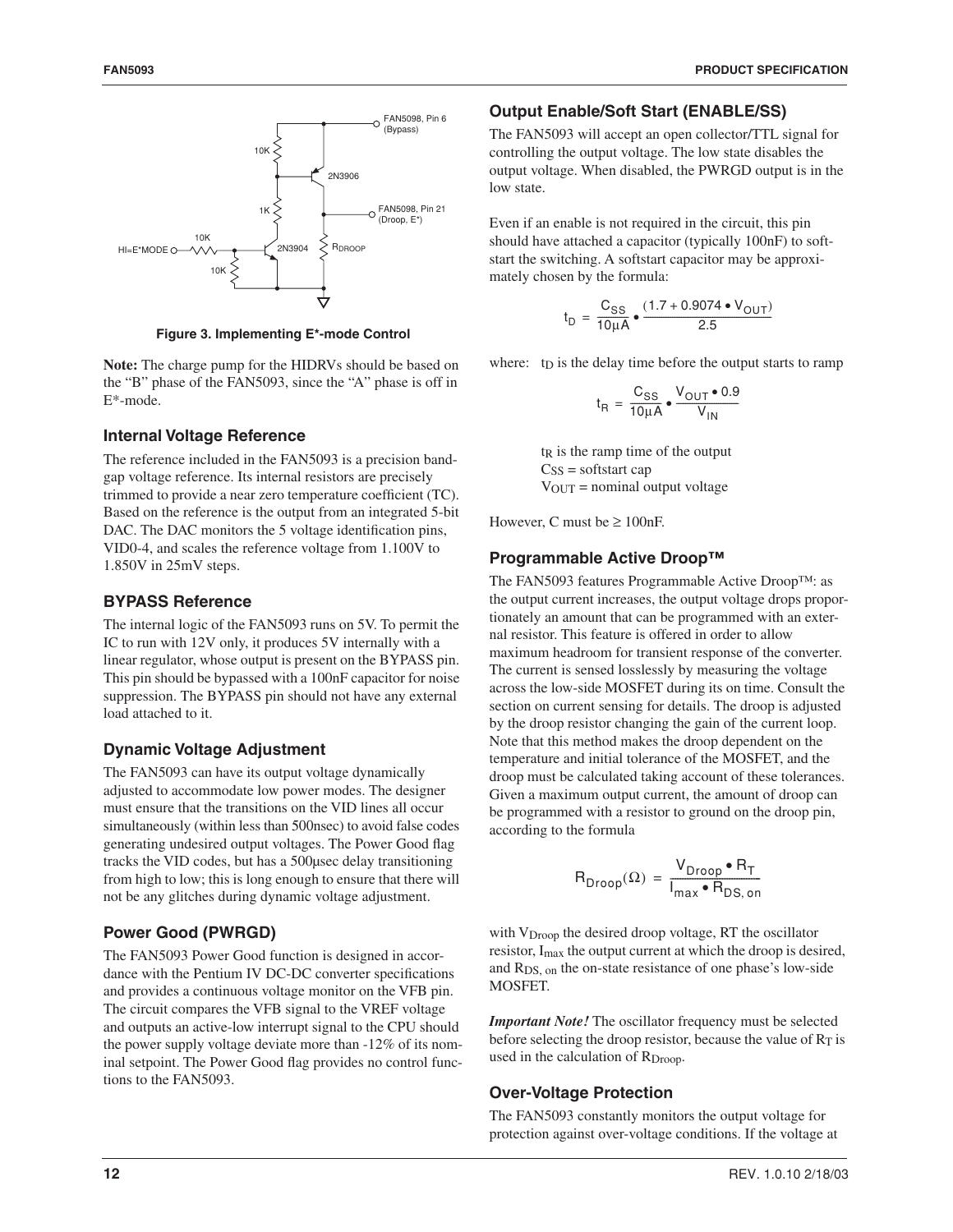the VFB pin exceeds 2.2V, an over-voltage condition is assumed and the FAN5093 latches on the external low-side MOSFET and latches off the high-side MOSFET. The DC-DC converter returns to normal operation only after  $V_{CC}$ has been recycled.

#### **Over Temperature Protection**

If the FAN5093 die temperature exceeds approximately 150°C, the IC shuts itself off. It remains off until the temperature has dropped approximately 25°C, at which time it resumes normal operation.

## **Component Selection**

#### **MOSFET Selection**

This application requires N-channel Enhancement Mode Field Effect Transistors. Desired characteristics are as follows:

- Low Drain-Source On-Resistance,
- R<sub>DS,ON</sub> <  $10m\Omega$  (lower is better);
- Power package with low Thermal Resistance;
- Drain-Source voltage rating > 15V;
- Low gate charge, especially for higher frequency operation.

For the low-side MOSFET, the on-resistance (R<sub>DS,ON</sub>) is the primary parameter for selection. Because of the small duty cycle of the high-side, the on-resistance determines the power dissipation in the low-side MOSFET and therefore significantly affects the efficiency of the DC-DC converter. For high current applications, it may be necessary to use two MOSFETs in parallel for the low-side for each phase.

For the high-side MOSFET, the gate charge is as important as the on-resistance, especially with a 12V input and with higher switching frequencies. This is because the speed of the transition greatly affects the power dissipation. It may be a good trade-off to select a MOSFET with a somewhat higher R<sub>DS, on</sub>, if by so doing a much smaller gate charge is available. For high current applications, it may be necessary to use two MOSFETs in parallel for the high-side for each phase.

At the FAN5093's highest operating frequencies, it may be necessary to limit the total gate charge of both the high-side and low-side MOSFETs together, to avert excess power dissipation in the IC.

For details and a spreadsheet on MOSFET selection, refer to Applications Bulletin AB-8.

#### **Gate Resistors**

Use of a gate resistor on every MOSFET is mandatory. The gate resistor prevents high-frequency oscillations caused by the trace inductance ringing with the MOSFET gate capacitance. The gate resistors should be located physically as close to the MOSFET gate as possible.

The gate resistor also limits the power dissipation inside the IC, which could otherwise be a limiting factor on the switching frequency. It may thus carry significant power, especially at higher frequencies. As an example: The FDB7045L has a maximum gate charge of 70nC at 5V, and an input capacitance of 5.4nF. The total energy used in powering the gate during one cycle is the energy needed to get it up to 5V, plus the energy to get it up to 12V:

$$
E = QV + \frac{1}{2}C \cdot \Delta V^2 = 70nC \cdot 5V + \frac{1}{2}5.4nF \cdot (12V - 5V)^2
$$
  
= 482nJ

This power is dissipated every cycle, and is divided between the internal resistance of the FAN5093 gate driver and the gate resistor. Thus,

$$
P_{\text{Rgate}} = \frac{E \cdot f \cdot R_{\text{gate}}}{(R_{\text{gate}} + R_{\text{internal}})} = 482 \text{ nJ} \cdot 300 \text{ KHz} \cdot \frac{4.7 \Omega}{4.7 \Omega + 0.5 \Omega} = 131 \text{ mW}
$$

and each gate resistor thus requires a 1/4W resistor to ensure worst case power dissipation.

#### **Inductor Selection**

Choosing the value of the inductor is a tradeoff between allowable ripple voltage and required transient response. A smaller inductor produces greater ripple while producing better transient response. In any case, the minimum inductance is determined by the allowable ripple. The first order equation (close approximation) for minimum inductance for a two-phase converter is:

$$
L_{\min} = \frac{V_{\text{in}} - 2 \cdot V_{\text{out}}}{f} \cdot \frac{V_{\text{out}}}{V_{\text{in}}} \cdot \frac{\text{ESR}}{V_{\text{ripple}}}
$$

where:

Vin = Input Power Supply

Vout = Output Voltage

f = DC/DC converter switching frequency

ESR = Equivalent series resistance of all output capacitors in parallel

Vripple = Maximum peak to peak output ripple voltage budget.

## **Schottky Diode Selection**

The application circuit of Figure 2 shows a Schottky diode, D1 (D2 respectively), one in each phase. They are used as free-wheeling diodes to ensure that the body-diodes in the low-side MOSFETs do not conduct when the upper MOSFET is turning off and the lower MOSFETs are turning on. It is undesirable for this diode to conduct because its high forward voltage drop and long reverse recovery time degrades efficiency, and so the Schottky provides a shunt path for the current. Since this time duration is extremely short, being minimized by the adaptive gate delay, the selection criterion for the diode is that the forward voltage of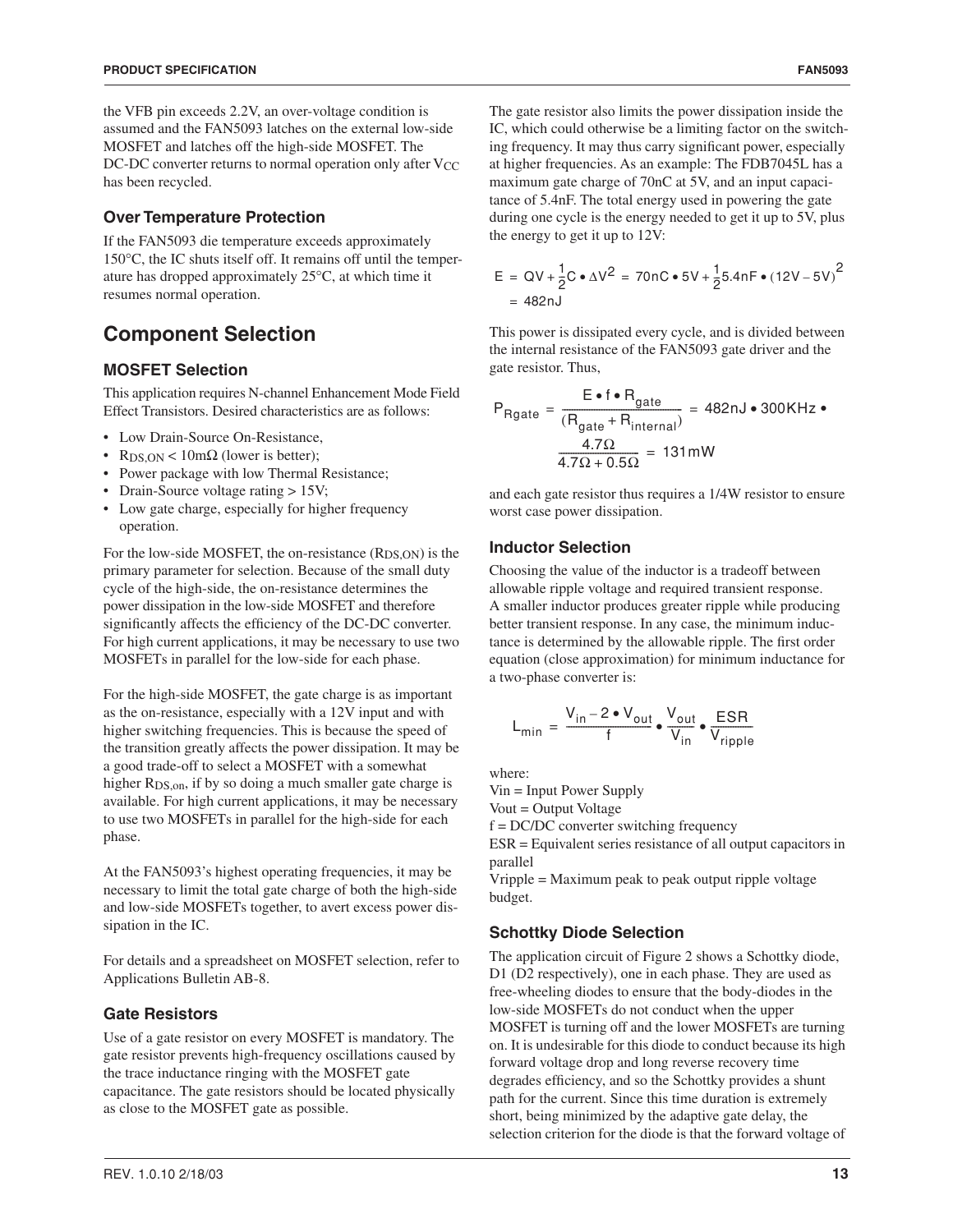the Schottky at the output current should be less than the forward voltage of the MOSFET's body diode. Power capability is not a criterion for this device, as its dissipation is very small.

#### **Output Filter Capacitors**

The output bulk capacitors of a converter help determine its output ripple voltage and its transient response. It has already been seen in the section on selecting an inductor that the ESR helps set the minimum inductance. For most converters, the number of capacitors required is determined by the transient response and the output ripple voltage, and these are determined by the ESR and not the capacitance value. That is, in order to achieve the necessary ESR to meet the transient and ripple requirements, the capacitance value required is already very large.

The most commonly used choice for output bulk capacitors is aluminum electrolytics, because of their low cost and low ESR. The only type of aluminum capacitor used should be those that have an ESR rated at 100kHz. Consult Application Bulletin AB-14 for detailed information on output capacitor selection.

For higher frequency applications, particularly those running the FAN5093 oscillator at >1MHz, Oscon or ceramic capacitors may be considered. They have much smaller ESR than comparable electrolytics, but also much smaller capacitance.

The output capacitance should also include a number of small value ceramic capacitors placed as close as possible to the processor; 0.1µF and 0.01µF are recommended values.

#### **Input Filter**

The DC-DC converter design may include an input inductor between the system main supply and the converter input as shown in Figure 2. This inductor serves to isolate the main supply from the noise in the switching portion of the DC-DC converter, and to limit the inrush current into the input capacitors during power up. A value of 1.3µH is recommended.

It is necessary to have some low ESR capacitors at the input to the converter. These capacitors deliver current when the high side MOSFET switches on. Because of the interleaving, the number of such capacitors required is greatly reduced from that required for a single-phase buck converter. Figure 2 shows 3 x 1500µF, but the exact number required will vary with the output voltage and current, according to the formula

$$
I_{rms} = \frac{I_{out}}{2} \sqrt{2DC - 4DC^2}
$$

for the two phase FAN5093, where DC is the duty cycle, DC = Vout / Vin. Capacitor ripple current rating is a function of temperature, and so the manufacturer should be contacted to find out the ripple current rating at the expected operational temperature. For details on the design of an input filter, refer to Applications Bulletin AB-16.



**Figure 4. Input Filter**

#### **Design Considerations and Component Selection**

Additional information on design and component selection may be found in Fairchild's Application Note 59.

## **PCB Layout Guidelines**

- Placement of the MOSFETs relative to the FAN5093 is critical. Place the MOSFETs such that the trace length of the HIDRV and LODRV pins of the FAN5093 to the FET gates is minimized. A long lead length on these pins will cause high amounts of ringing due to the inductance of the trace and the gate capacitance of the FET. This noise radiates throughout the board, and, because it is switching at such a high voltage and frequency, it is very difficult to suppress.
- In general, all of the noisy switching lines should be kept away from the quiet analog section of the FAN5093. That is, traces that connect to pins 8-17 (LODRV, HIDRV, PGND and BOOT) should be kept far away from the traces that connect to pins 1 through 7, and pins 18-24.
- Place the 0.1µF decoupling capacitors as close to the FAN5093 pins as possible. Extra lead length on these reduces their ability to suppress noise.
- Each power and ground pin should have its own via to the appropriate plane. This helps provide isolation between pins.
- Place the MOSFETs, inductor, and Schottky of a given phase as close together as possible for the same reasons as in the first bullet above. Place the input bulk capacitors as close to the drains of the high side MOSFETs as possible. In addition, placement of a 0.1µF decoupling cap right on the drain of each high side MOSFET helps to suppress some of the high frequency switching noise on the input of the DC-DC converter.
- Place the output bulk capacitors as close to the CPU as possible to optimize their ability to supply instantaneous current to the load in the event of a current transient. Additional space between the output capacitors and the CPU will allow the parasitic resistance of the board traces to degrade the DC-DC converter's performance under severe load transient conditions, causing higher voltage deviation. For more detailed information regarding capacitor placement, refer to Application Bulletin AB-5.
- A PC Board Layout Checklist is available from Fairchild Applications. Ask for Application Bulletin AB-11.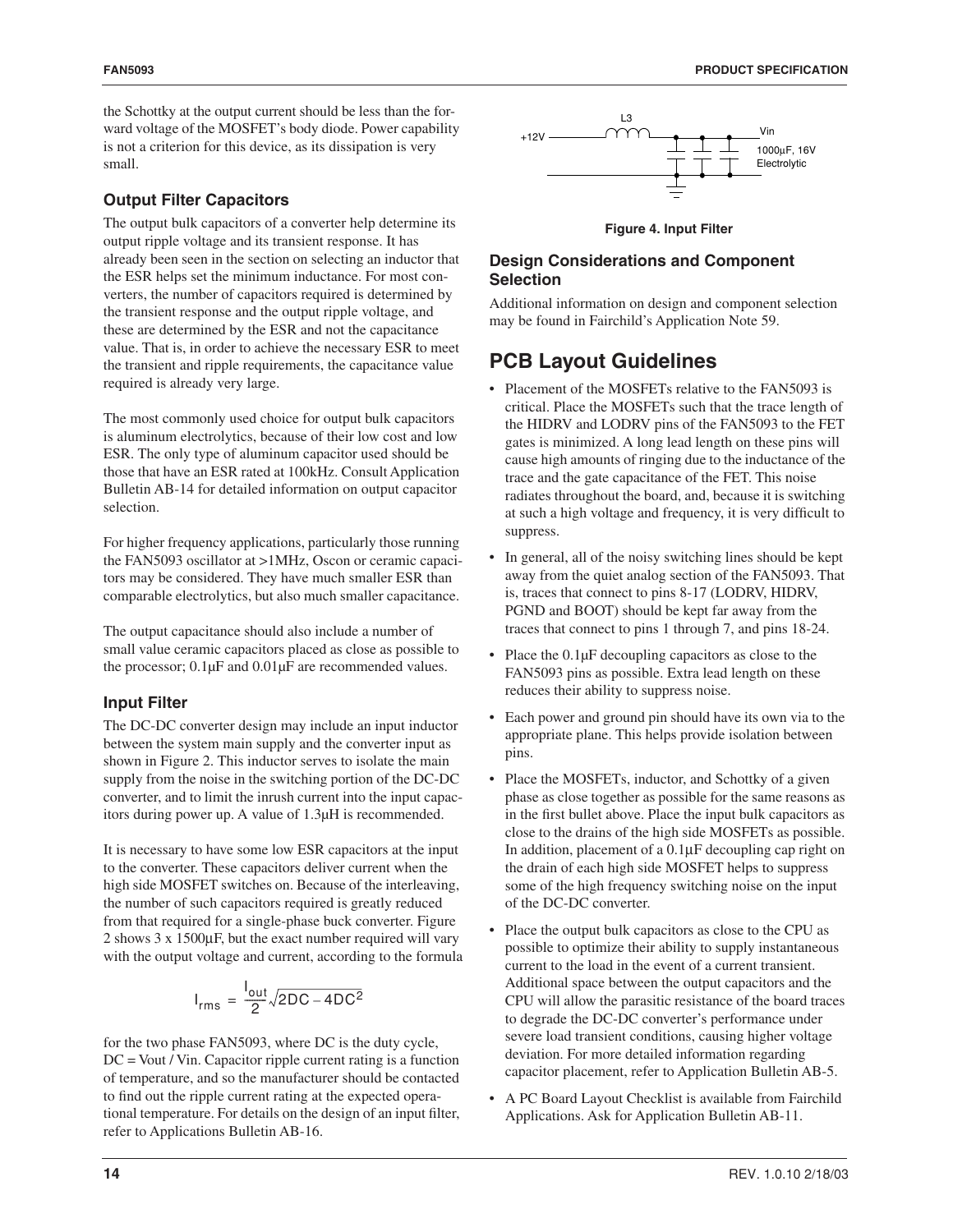#### **PC Motherboard Sample Layout and Gerber File**

A reference design for motherboard implementation of the FAN5093 along with the PCAD layout Gerber file and silk screen can be obtained through your local Fairchild representative.

#### **FAN5093 Evaluation Board**

Fairchild provides an evaluation board to verify the system level performance of the FAN5093. It serves as a guide to performance expectations when using the supplied external components and PCB layout. Please contact your local Fairchild representative for an evaluation board.

#### **Additional Information**

For additional information contact your local Fairchild representative.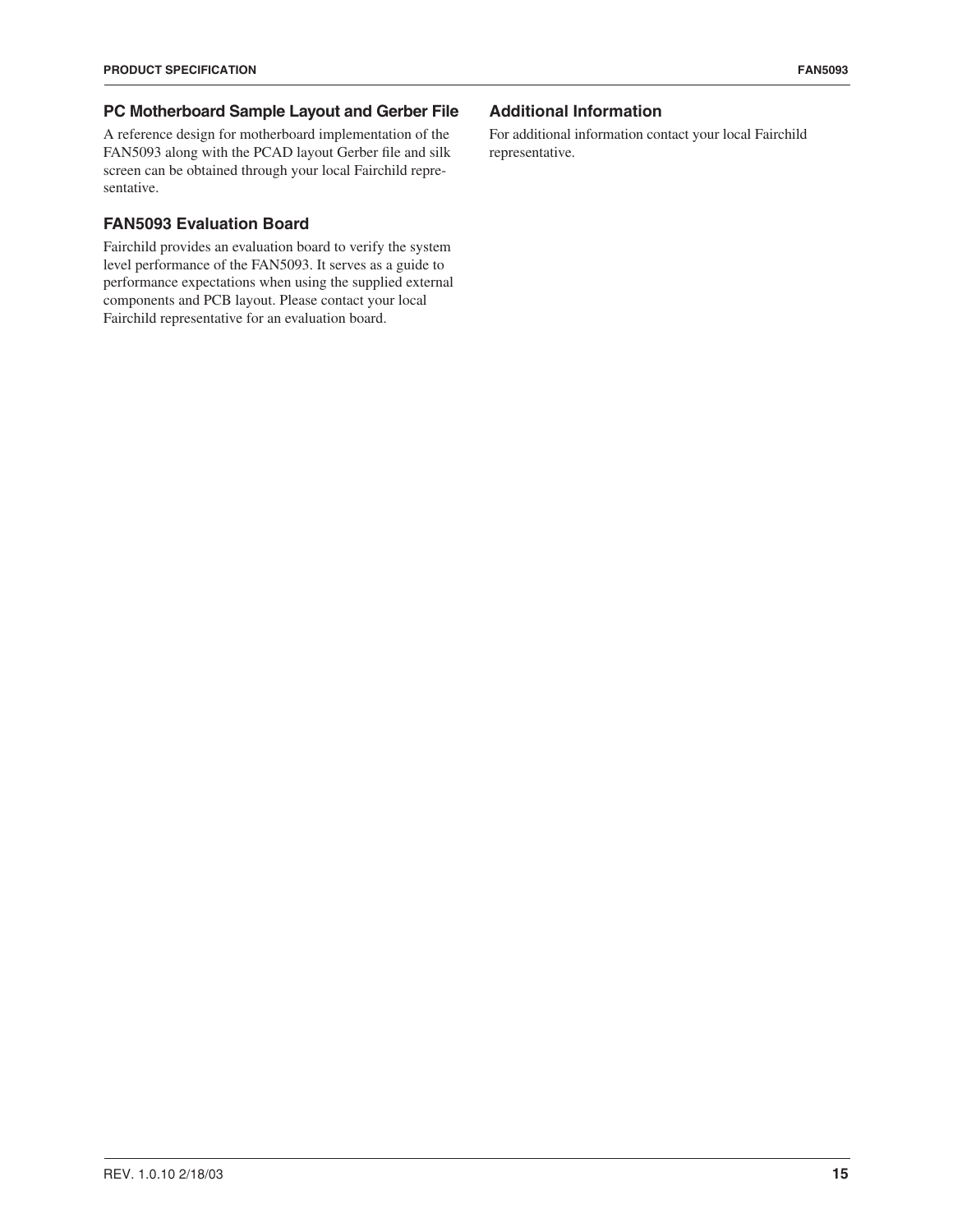# **Mechanical Dimensions – 24 Lead TSSOP**

|                | <b>Inches</b> |           | <b>Millimeters</b> | <b>Notes</b> |              |
|----------------|---------------|-----------|--------------------|--------------|--------------|
| Symbol         | Min.          | Max.      | Min.               | Max.         |              |
| Α              |               | .047      |                    | 1.20         |              |
| A <sub>1</sub> | .002          | .006      | 0.05               | 0.15         |              |
| B              | .007          | .012      | 0.19               | 0.30         |              |
| $\mathsf{C}$   | .004          | .008      | 0.09               | 0.20         |              |
| D              | .303          | .316      | 7.70               | 7.90         | $\mathbf{2}$ |
| E              | .169          | .177      | 4.30               | 4.50         | 2            |
| e              | .026 BSC      |           | 0.65 BSC           |              |              |
| H              |               | .252 BSC  |                    | 6.40 BSC     |              |
| $\mathbf{L}$   | .018          | .030      | 0.45               | 0.75         | 3            |
| N              | 24            |           |                    | 24           | 5            |
| $\alpha$       | $0^{\circ}$   | $8^\circ$ | 0°                 | 8°           |              |
| CCC            |               | .004      |                    | 0.10         |              |

#### **Notes:**

- 1. Dimensioning and tolerancing per ANSI Y14.5M-1982.
- 2. "D" and "E" do not include mold flash. Mold flash or protrusions shall not exceed .006 inch (0.15mm).
- 3. "L" is the length of terminal for soldering to a substrate.
- 4. Terminal numbers are shown for reference only.
- 5. Symbol "N" is the maximum number of terminals.